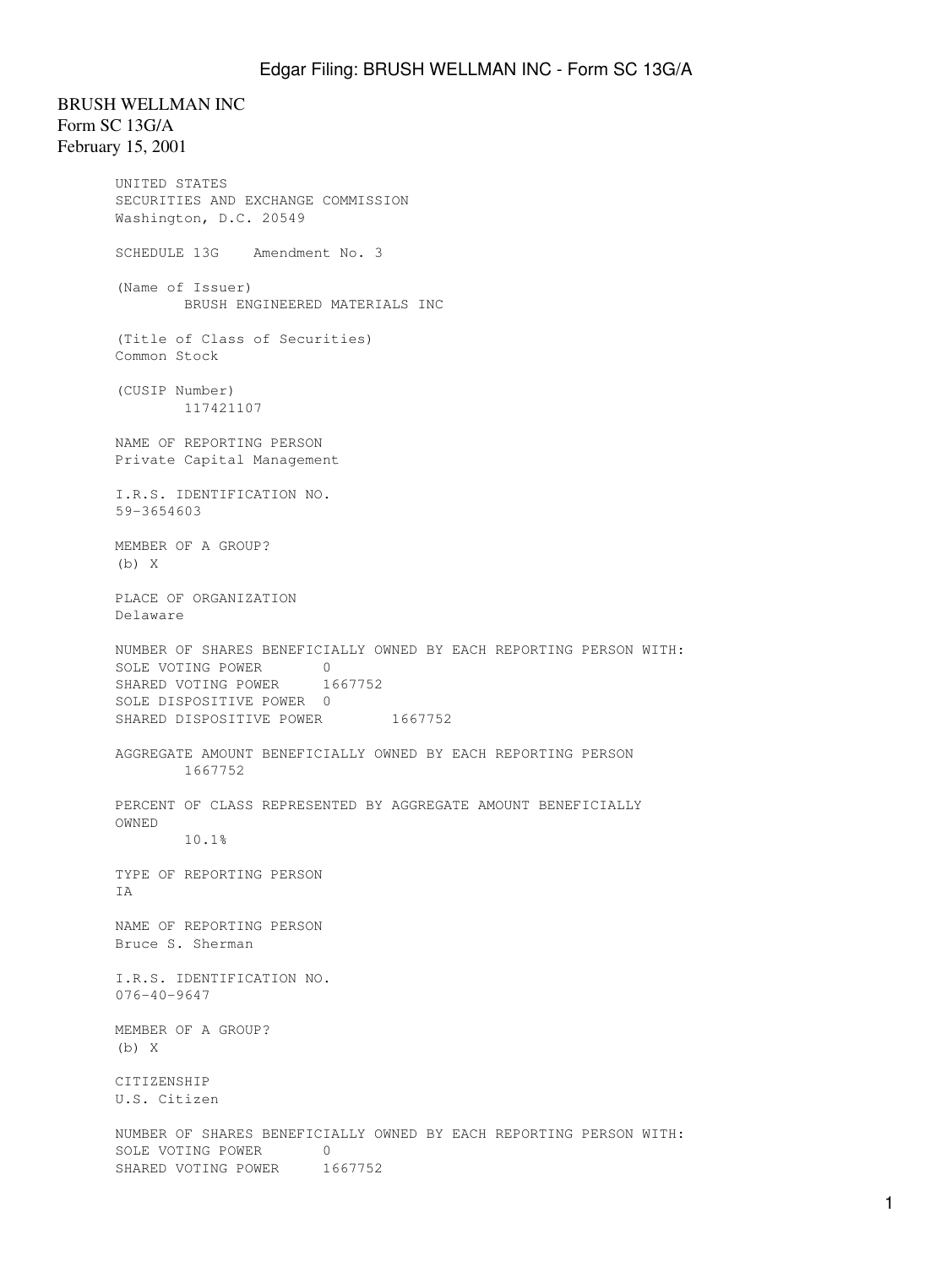## Edgar Filing: BRUSH WELLMAN INC - Form SC 13G/A

SOLE DISPOSITIVE POWER 0 SHARED DISPOSITIVE POWER 1667752 AGGREGATE AMOUNT BENEFICIALLY OWNED BY EACH REPORTING PERSON 1667752 AGGREGATE AMOUNT BENEFICIALLY OWNED EXCLUDES CERTAIN SHARES (yes) PERCENT OF CLASS REPRESENTED BY AGGREGATE AMOUNT BENEFICIALLY OWNED 10.1% TYPE OF REPORTING PERSON IN NAME OF REPORTING PERSON Gregg J. Powers I.R.S. IDENTIFICATION NO. 262-73-2508 MEMBER OF A GROUP? (b) X CITIZENSHIP U.S. Citizen NUMBER OF SHARES BENEFICIALLY OWNED BY EACH REPORTING PERSON WITH: SOLE VOTING POWER 0 SHARED VOTING POWER 1667752 SOLE DISPOSITIVE POWER 0 SHARED DISPOSITIVE POWER 1667752 AGGREGATE AMOUNT BENEFICIALLY OWNED BY EACH REPORTING PERSON 1667752 AGGREGATE AMOUNT BENEFICIALLY OWNED EXCLUDES CERTAIN SHARES (yes) PERCENT OF CLASS REPRESENTED BY AGGREGATE AMOUNT BENEFICIALLY OWNED 10.1% TYPE OF REPORTING PERSON IN ITEMS 1 - 10 OF GENERAL INSTRUCTIONS Item 1. (a)Name of Issuer: BRUSH ENGINEERED MATERIALS INC (b)Address of Issuer: 17876 St. Clair Avenue, Cleveland, OH 44110 Item 2. (a)Name of Person Filing: See Exhibit 1 (b)Address of Person Filing: 3003 Tamiami Trail N., Naples, FL 34103 (c)Citizenship: See Exhibit 1 (d)Title of Class of Securities: Common Stock (e)CUSIP Number: 117421107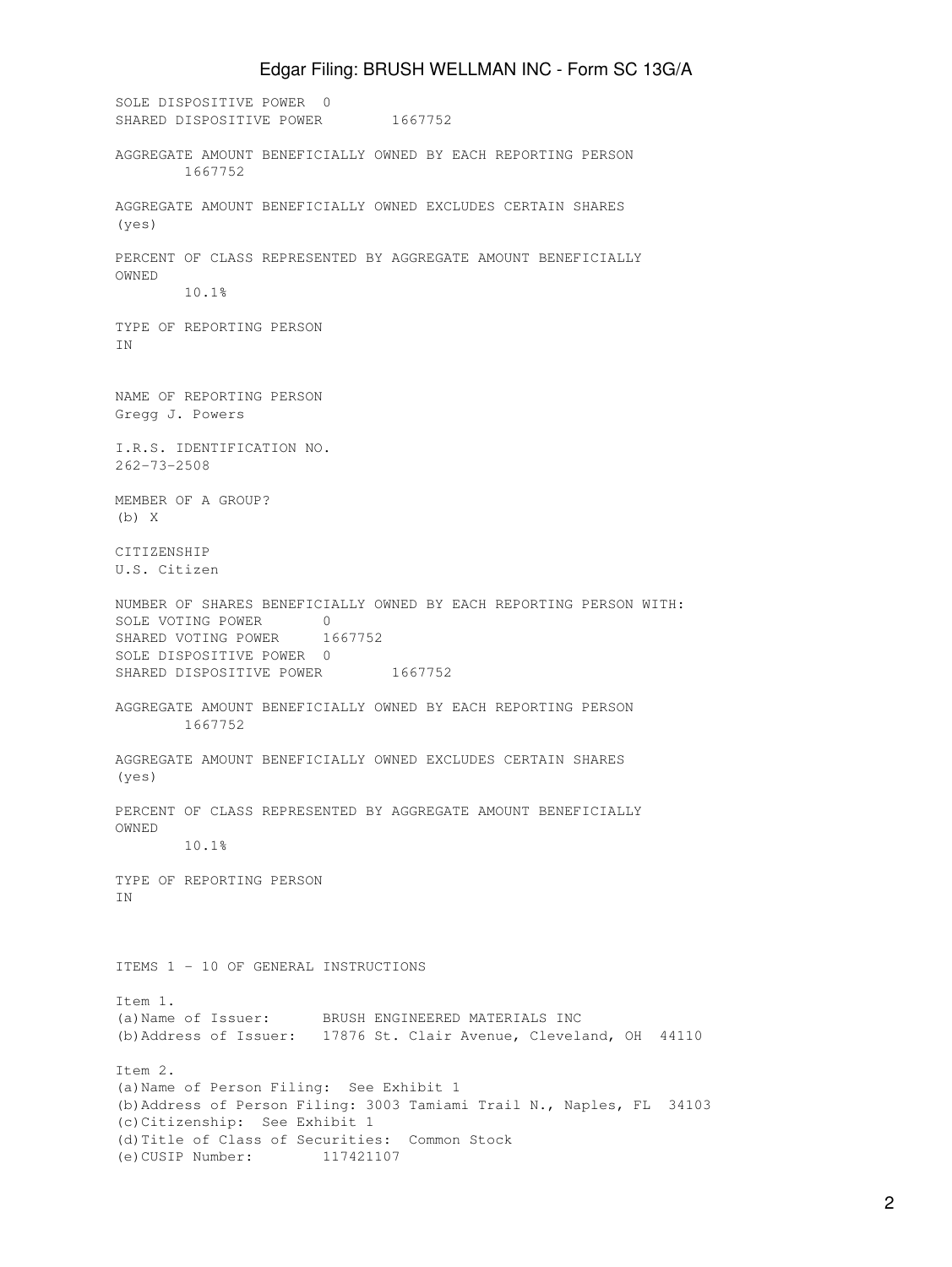Item 3. The reporting person is filing as an Investment Adviser registered under section 203 of the Investment Advisers Act of 1940. Item 4. Ownership (a)Amount Beneficially Owned: See Exhibit 1 (b)Percent of Class: See Exhibit 1 (c)Number of Shares as to which such person has: (i)sole power to vote or to direct the vote: See Exhibit 1 (ii)shared power to vote or to direct the vote: See Exhibit 1 (iii)sole power to dispose or to direct the disposition of: See Exhibit 1 (iv)shared power to dispose or to direct the disposition of: See Exhibit 1 Item 5. Ownership of Five Percent or Less of Class: N/A Item 6. Ownership of More than Five Percent on Behalf of Another Person: N/A Item 7. Identification and Classification of the Subsidiary Which Acquired the Security Being Reported on By the Parent Holding Company: N/A Item 8. Identification and Classification of Members of the Group: See Exhibit 1 Item 9. Notice of Dissolution of Group: N/A Item 10. Certification: By signing below I certify that, to the best of my knowledge and belief, the securities referred to above were acquired in the ordinary course of business and were not acquired for the purpose of and do not have the effect of changing or influencing the control of the issuer of such securities and were not acquired in connection with or as a participant in any transaction having such purposes or effect. SIGNATURE After reasonable inquiry and to the best of my knowledge and belief, I certify that the information set forth in this statement is true, complete and correct. Date: See Exhibit 2 Signature: See Exhibit 2 Name/Title: See Exhibit 2 Exhibit 1 Item 2. (a) Name of Person Filing 1) Private Capital Management, Inc.

- 2) \*Bruce S. Sherman
- 3) \*Gregg J. Powers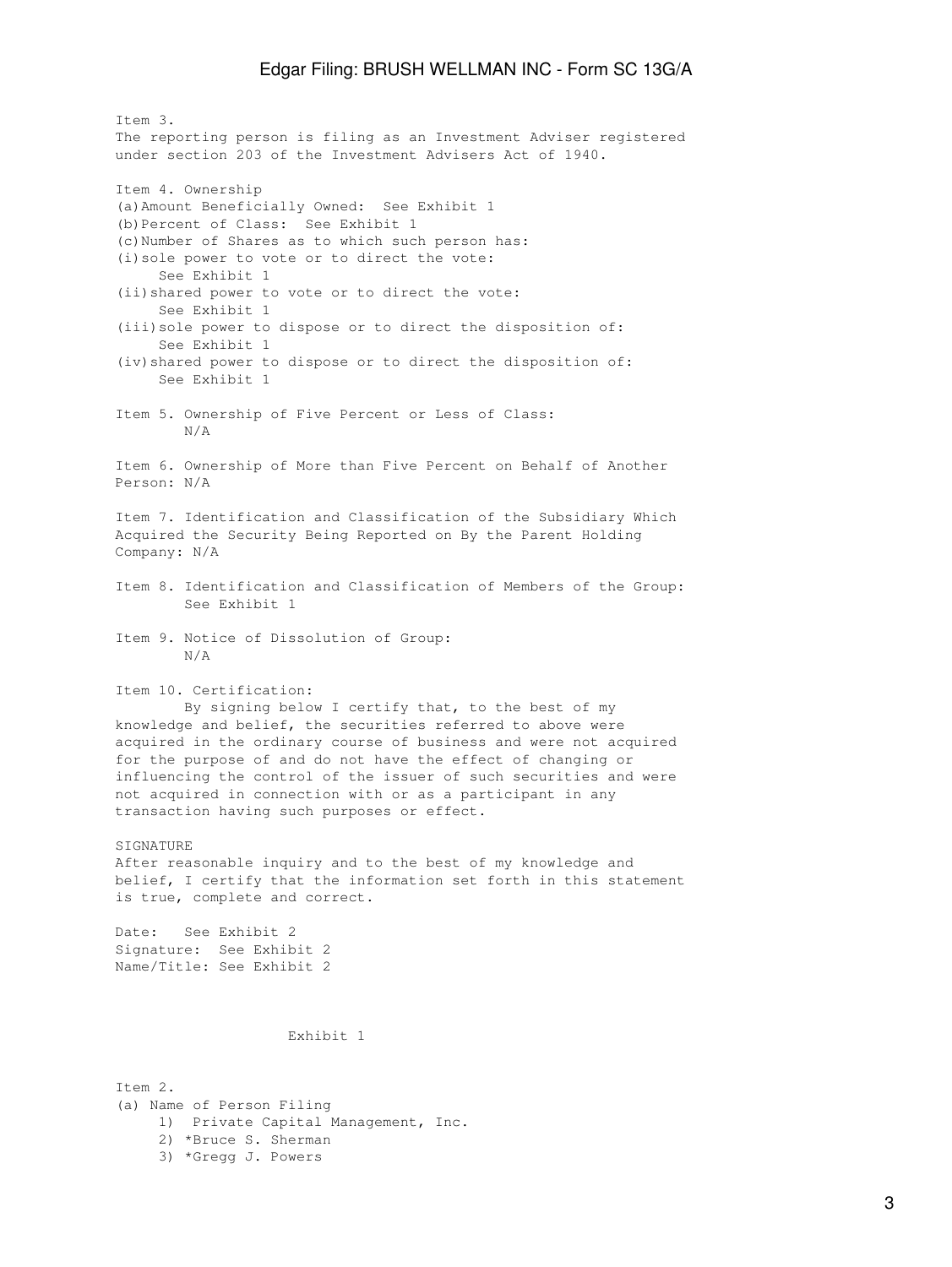(c)Citizenship 1) Florida 2) U.S. 3) U.S. Item 4. (a) Amount Beneficially Owned 1) 1667752 2) 1667752 3) 1667752 (b) Percent of Class 1) 0.100686904 2) 0.100686904 3) 0.100686904 (c) Number of shares as to which such person has: (i) sole power to vote or to direct the vote 1) 0 2) 0 3) 0 (ii) shared power to vote or to direct the vote 1) 1667752 2) 1667752 3) 1667752 (iii) sole power to dispose or to direct the disposition of 1) 0 2) 0 3) 0 (iv) shared power to dispose or to direct the disposition of 1) 1667752 2) 1667752 3) 1667752

\* Bruce S. Sherman is Chairman of Private Capital Management (PCM) and Gregg J. Powers is President of PCM. In these capacities, Messrs. Sherman and Powers exercise shared dispositive and shared voting power with respect to shares held by PCM's clients and managed by PCM. Messrs. Sherman and Powers disclaim beneficial ownership for the shares held by EVF and by PCM's clients and disclaim the existence of a group.

Exhibit 2

Signature

After reasonable inquiry and to the best of my knowledge and belief, I certify that the information set forth in this statement is true, complete and correct.

Date: February 14, 2001

\_\_\_\_\_\_\_\_\_\_\_\_\_\_\_\_\_\_\_\_\_\_\_\_\_\_\_\_\_\_\_\_\_\_\_\_\_

Bruce S. Sherman